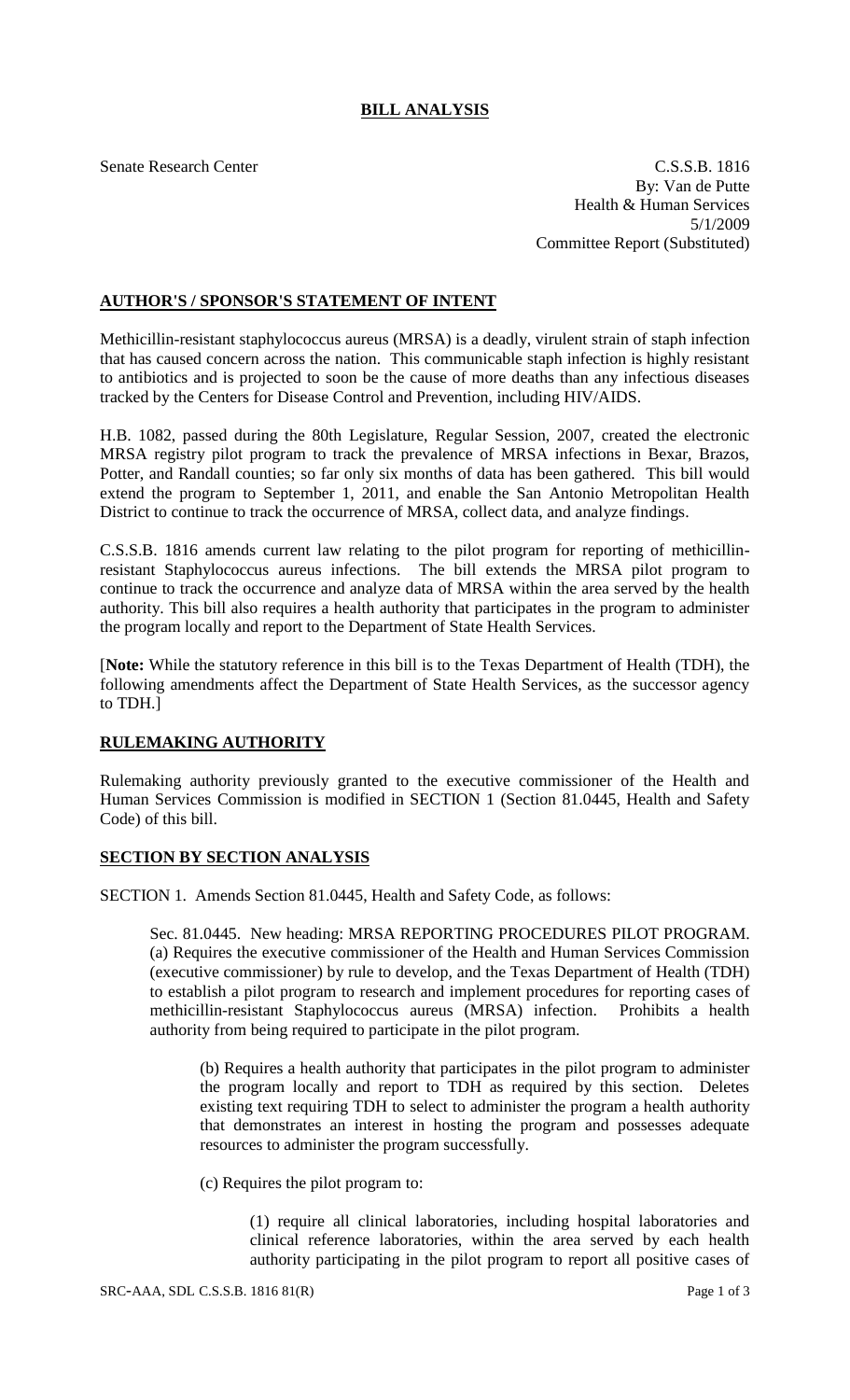MRSA infection, including infections contracted in a community setting, a health care facility, and any other setting, to the applicable health authority using automated and secure electronic data transmission, rather than to the pilot program administrator;

(2) track the prevalence of MRSA infections;

(3) evaluate the cost and feasibility of expanding the list of reportable diseases established under this chapter to include MRSA infections;

(4) develop a methodology for the electronic transfer of information regarding, rather that the occurrence of MRSA, MRSA infections within the area served by each health authority participating in the pilot program, rather than the health authority;

(5) collect data and analyze findings regarding the prevalence of MRSA infections;

(6) provide for the reporting to the public by TDH of information regarding MRSA infections;

(7) compile and make available to the public a summary report; and

(8) make recommendations to TDH regarding Subdivisions (1)-(7).

Deletes existing text requiring the pilot program to require all clinical laboratories within the area served by the health authority to report all cases of MRSA to the pilot program administrator; track the prevalence of MRSA; study the cost and feasibility of expanding the list of reportable diseases established under this chapter to include MRSA; develop a methodology for the electronic exchange of information regarding the occurrence of MRSA within the area served by the health authority; collect data and analyze findings regarding the the sources and possible prevention of MRSA; provide for the reporting to the public by TDH of information regarding MRSA; compile and make available to the public a summary, by location, of the infections reported; and make recommendations to TDH regarding Subdivisions (1)-(6).

(d) Requires TDH, in consultation with each health authority participating in the pilot program, not later than September 1, 2011, to submit to the legislature a report concerning the effectiveness of the pilot program. Deletes existing text requiring TDH, in consultation with the health authority administering the pilot program, not later than September 1, 2009, to submit to the legislature a report concerning the effectiveness of the pilot program in tracking and reducing the number of MRSA infections within the area served by the health authority.

(d-1) Provides that a health care facility located in an area served by a health authority participating in the pilot program is not required to report an incident of MRSA infection to the Department of State Health Services (DSHS) under Section 98.103, as added by Chapter 359 (S.B. 288), Acts of the 80th Legislature, Regular Session, 2007. Requires the health authority to report each incident subject to Section 98.103 to DSHS.

(e) Provides that this section expires, and the pilot program is abolished, September 1, 2011, rather than September 1, 2009.

SECTION 2. Amends Section 98.103, Health and Safety Code, as added by Chapter 359 (S.B. 288), Acts of the 80th Legislature, Regular Session, 2007, by adding Subsection (e), as follows:

(e) Provides that effective September 1, 2009, this section does not apply to the reporting of MRSA infections by a health care facility located in an area served by a health